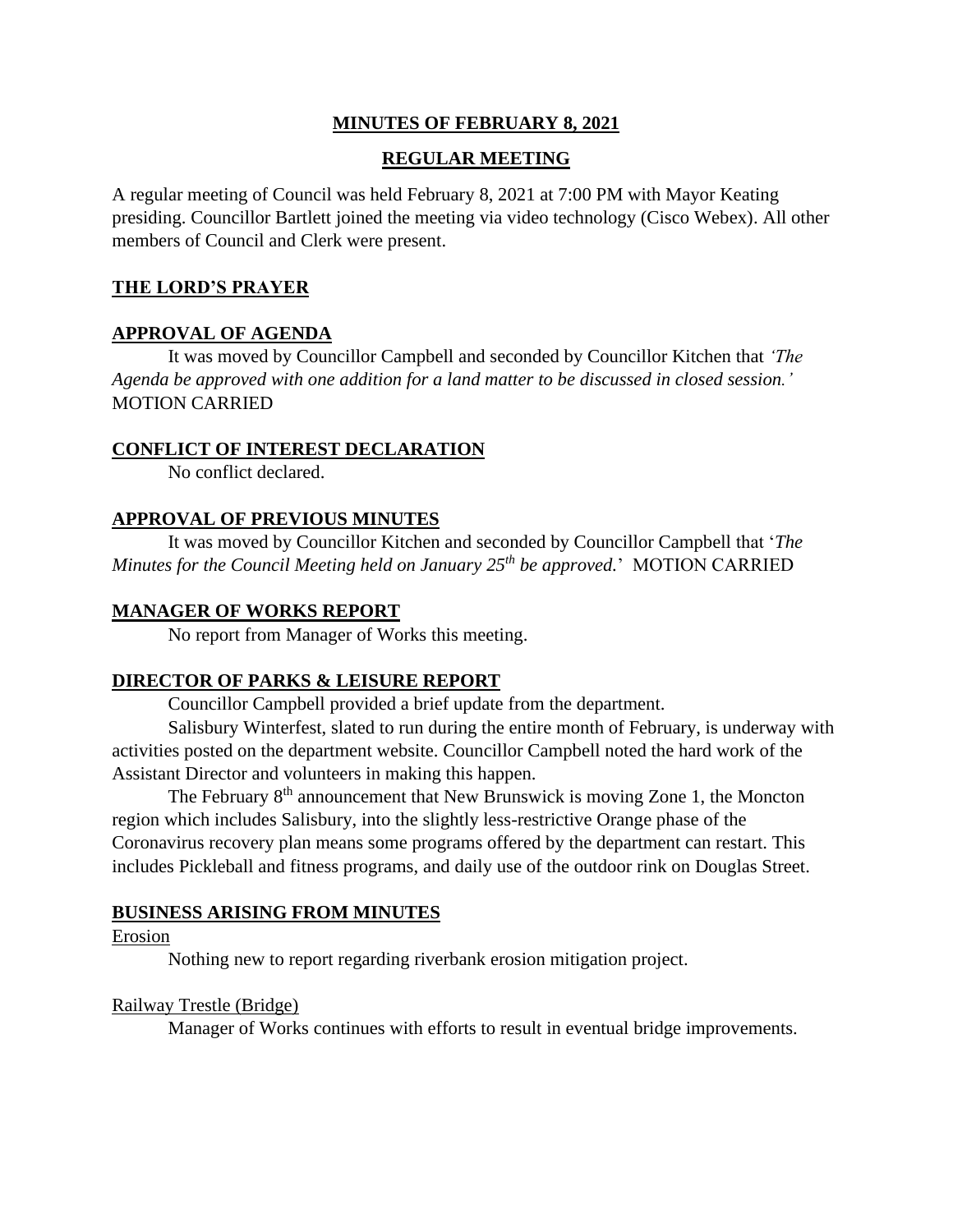### Municipal Plan & Zoning By-Law Review

The Municipal Plan and Zoning By-Law have now been formally registered and have officially taken effect. This item can now be removed from the agenda.

### Rezoning request - 3132 Main St. (Community Use to Village Centre)

Waiting for recommendation from the Southeast PRAC (Planning Review and Adjustment Committee), which meets later in the month.

### FCM Asset Management Funding, Phase 2

See letter in Correspondence below.

### **CORRESPONDENCE**

## **The following items were discussed by accommodated and remaining correspondence placed on file:**

NB Environment & Climate Change, Hon. Gary Crossman – Thank you for support for Southeast Regional Service Commission priority items

Letter from Minister Crossman acknowledged receipt of letter from the Village of Salisbury. Said letter, signed by Mayor Keating, was in support of the position of Southeast Regional Service Commission (SERSC) and Eco360 with regards to the proposed Extended Producer Responsibility Program for Packing and Printed Paper (EPR-PPP) and other New Brunswick waste management issues, outlining priority actionable items. In his letter of reply, Minister Crossman stated the concerns of SERSC and Eco360 would be taken into consideration, adding his department will begin developing a framework for a provincial solid waste management strategy upon receiving feedback from the province's regional service commissions on a waste management study compiled by Dillon Consulting.

Southeast Regional Service Commission – Local Planning Revenues, Jan.-Dec. 2020 Local planning revenues for the Village of Salisbury for 2020 totalled \$7,033.91.

Elections New Brunswick – Kim Poffenroth, Municipal Electoral Officer of New Brunswick - Confirmation of general municipal elections on Monday, May 10, 2021

Letter from New Brunswick Municipal Electoral Officer Kim Poffenroth confirms that province-wide municipal elections will take place on Monday, May 10th. Schedule to follow.

#### Email (Shelby Mae) – Opposition to Village of Salisbury ban on Pit Bulls/Bull Terriers

Letter received from individual identifying herself only as Shelby Mae criticizes the municipality's ban on ownership of Pit Bulls and Bull Terriers. Councillor Kitchen received support from Council for his suggestion that a response be sent stating that the Village of Salisbury has no intention at this time to revisit its Animal Control By-Law, By-Law No. 41.

Federation of Canadian Municipalities, Municipal Asset Management Program – Acknowledgement of submission of application by Village of Salisbury

Letter received from Federation of Canadian Municipalities (FCM) acknowledges receipt of application from Village of Salisbury. Letter also indicates that the Salisbury submission is on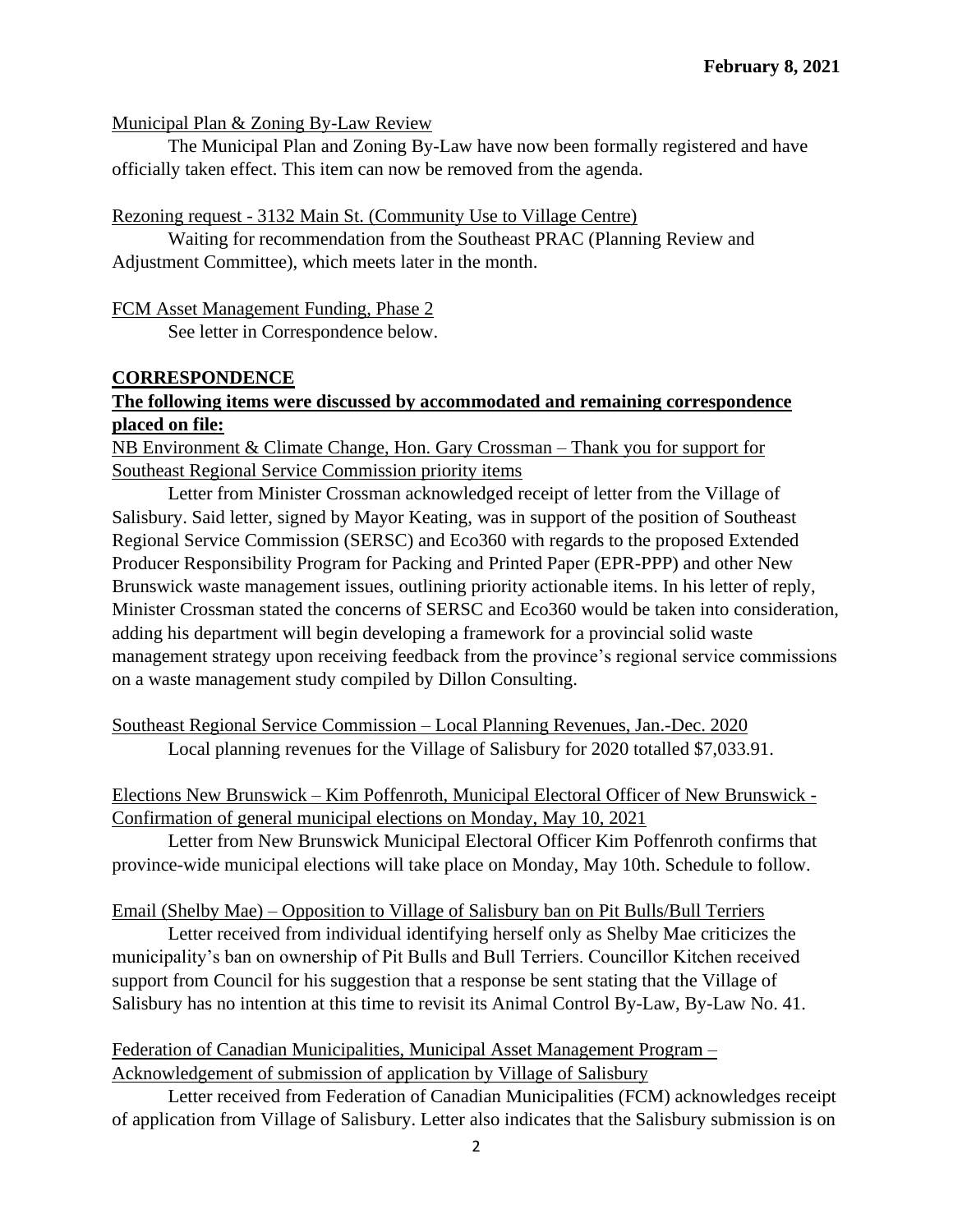hold for the time being, to give preference to those municipalities that have not previously received funding through the FCM Municipal Asset Management Program, as Salisbury has. That said, it is noted that additional funding may become available.

### Southeast Regional Service Commission – Resolution to appoint new building inspectors

It was moved by Councillor Kitchen and seconded by Councillor Campbell that *'WHEREAS Mélanie Chiasson and Josée Vautour have been accepted by the Southeast Regional Service Commission as Building Inspectors; BE IT RESOLVED that Council appoint Mélanie Chiasson and Josée Vautour as Building Inspectors for the Village of Salisbury; BE IT FURTHER RESOLVED that Council hereby gives authority to the Building Inspectors to issue orders and to lay information for offences under and pursuant to the provision of Section 134 of the Community Planning Act and the Regional Service Delivery Act.'* It was clarified for Councillor Bartlett that the motion allows for the two named building inspectors, already on staff at Southeast Regional Service Commission, to be added to the building inspectors who are permitted to work in the Village of Salisbury when called upon. MOTION CARRIED

### **FIRE DEPARTMENT REPORT**

No report this meeting. Mayor Keating noted that with the announcement that New Brunswick is moving Zone 1 into the Orange phase of the Coronavirus recovery plan should allow for the opportunity to present some awards to members of Salisbury Fire Rescue.

### **RCMP REPORT**

No report this meeting.

### **MAYOR'S REPORT**

Meetings with Clerk – Has had a number of meetings at the Village Office with the Clerk. Union of the Municipalities of New Brunswick – On February  $6<sup>th</sup>$ , took part in a UMNB meeting using the Zoom video-conferencing software. The topic was municipal reform. With this process now underway, Mayor Keating encouraged Council to become involved in it in advance of a forthcoming green paper and white paper from the Province.

### **COUNCILLORS' REPORTS**

**Councillor Bartlett** Nothing to report at this time.

### **Councillor Campbell**

Climate Change Adaptation Plan - On February 4<sup>th</sup>, attended Climate Change Adaptation Plan online meeting led by Crandall Engineering, who has been contracted by the municipality to create a long-term approach to any potential impacts on the Village that could result from climate change.

Union of the Municipalities of New Brunswick – On February  $6<sup>th</sup>$ , took part in a UMNB online meeting on the topic of municipal reform.